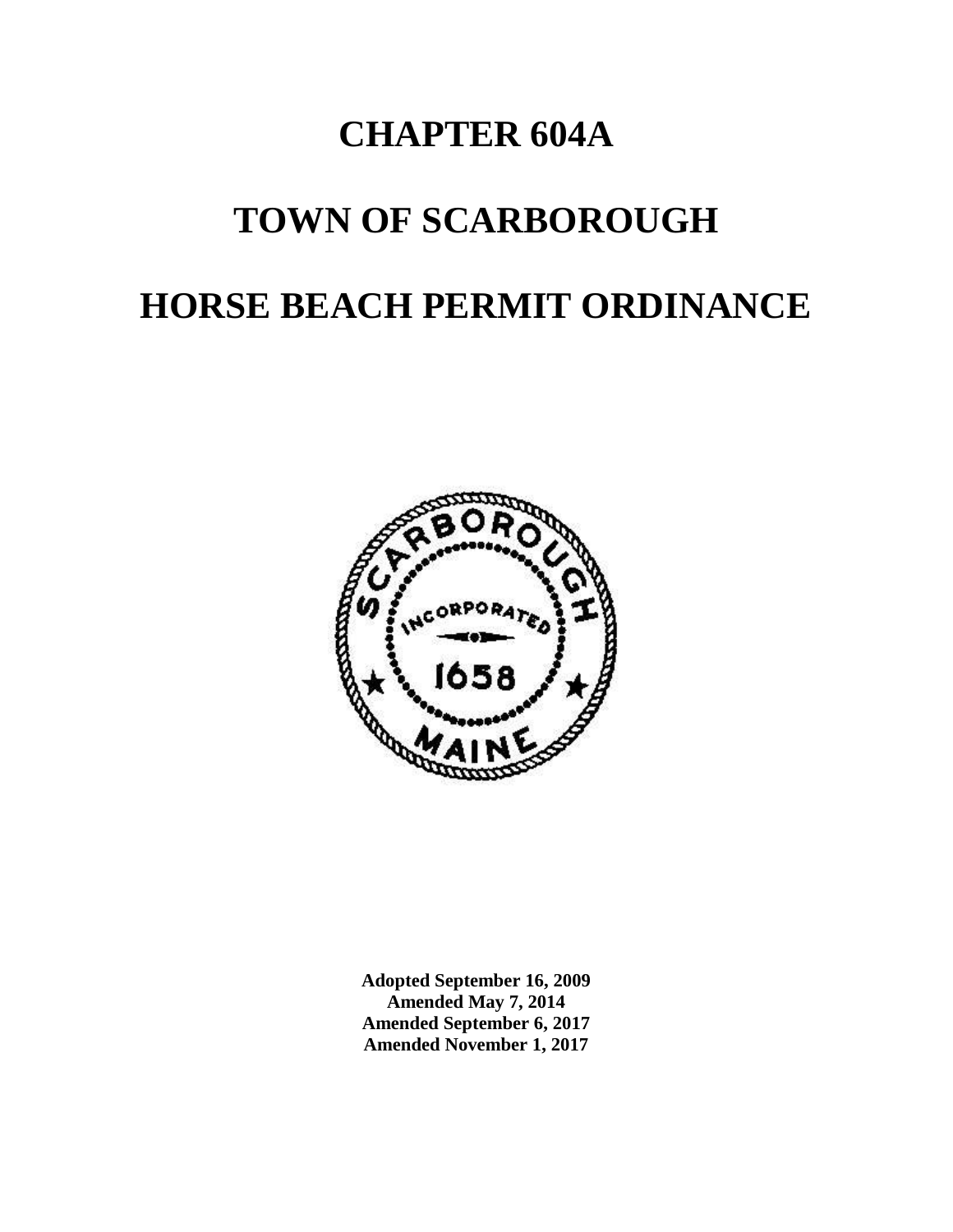# **TABLE OF CONTENTS**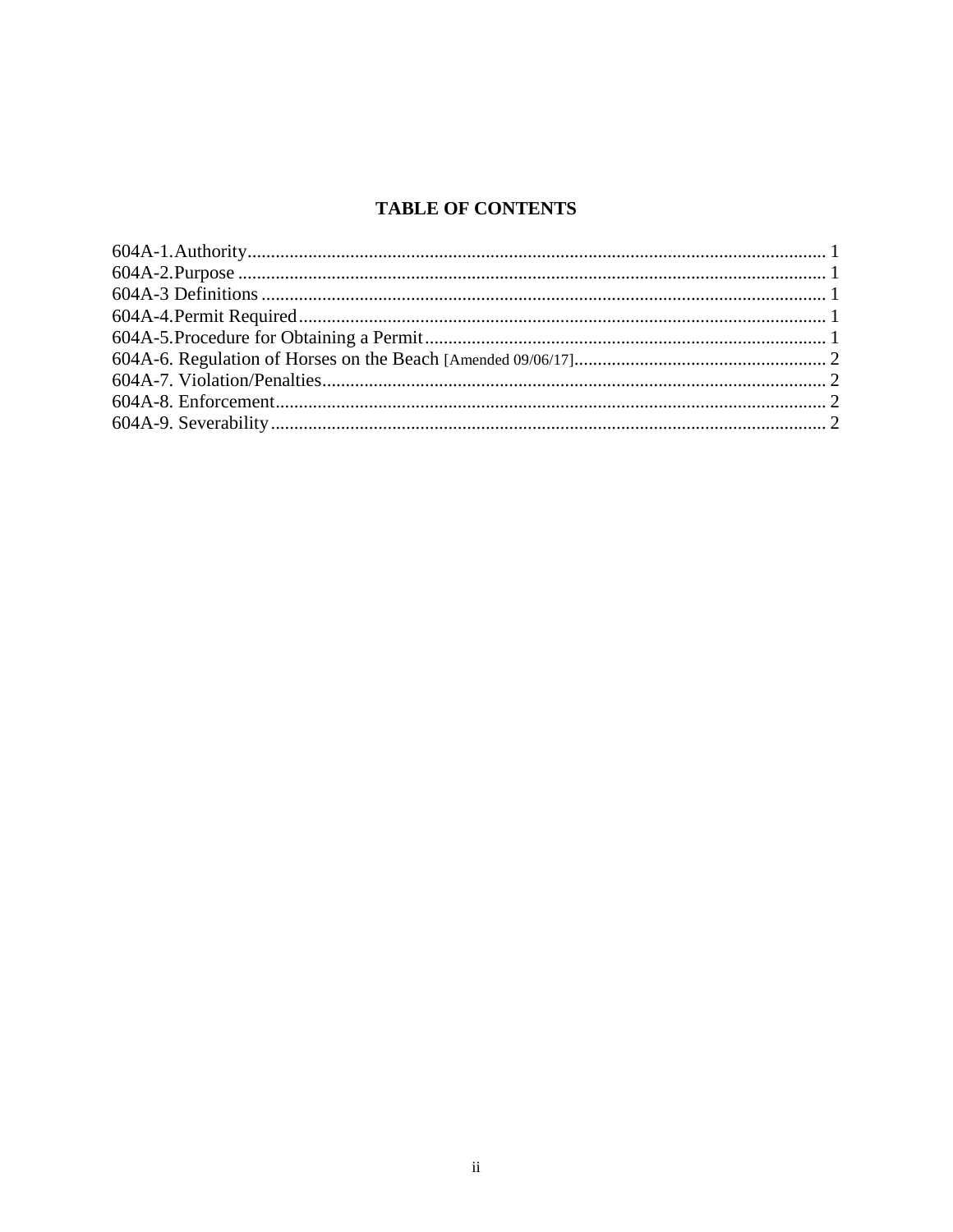# **HORSE BEACH PERMIT ORDINANCE Last Amended 09/06/17**

#### **604A-1. Authority**

This Ordinance is enacted pursuant to the authority of 30-A M.R.S.A. § 3001 and also implements 17 M.R.S.A. § 3853-A. The Town Clerk shall have the powers and exercise the duties of the municipal officers under 17 M.R.S.A. § 3853-A.

#### **604A-2. Purpose**

The purpose of this Ordinance is to allow horses to be present on Pine Point Beach in Scarborough and Old Orchard Beach in the Town of Old Orchard Beach during appropriate times of year, and subject to appropriate regulation and control. This Ordinance recognizes that Pine Point Beach and Old Orchard Beach form a continuous strand of sand beach and establishes a system of reciprocal licensing for horses on that strand of beach.

#### **604A-3. Definitions**

As used in this Ordinance, the following terms have the following meanings:

- 1. "Beach" means Pine Point Beach and/or Old Orchard Beach.
- 2. "Old Orchard Beach" means the sand beach bordering the Atlantic Ocean from the Scarborough/Old Orchard Beach town line to the Saco city line.
- 3. Keeping or having custody, possession or control of a horse.
- 4. "Pine Point Beach" means the sand beach bordering the Atlantic Ocean from the mouth of the Scarborough River to the Old Orchard Beach town line.
- 5. "Rider" means any person who rides, leads or drives a horse.
- 6. "Town of Old Orchard Beach" means the municipality so named.

## **604A-4. Permit Required**

No rider shall bring a horse onto the beach without having a permit and displaying on the rider a permit number tag issued by the Town Clerk of either the Town of Scarborough or the Town of Old Orchard Beach. Every rider must have an individual permit and permit number tag.

## **604A-5. Procedure for Obtaining a Permit**

A rider seeking a permit to bring a horse onto the beach must apply in writing to the Town Clerk of the Town of Scarborough or the Town Clerk of the Town of Old Orchard Beach, using forms supplied by such clerk. The application must be accompanied by identification issued by a government agency and by the application fee required by the Schedule of License, Permit and Application Fees in the municipality where the application is made. If the applicant is a minor, the application must be signed by a parent or guardian, who must supply the required identification (the minor need not supply identification). Along with the permit, the Town Clerk shall also issue a permit number tag, designed to be worn by the rider and visible at a distance, which shall contain the permit number in numerals at least two and one half (2½) inches high,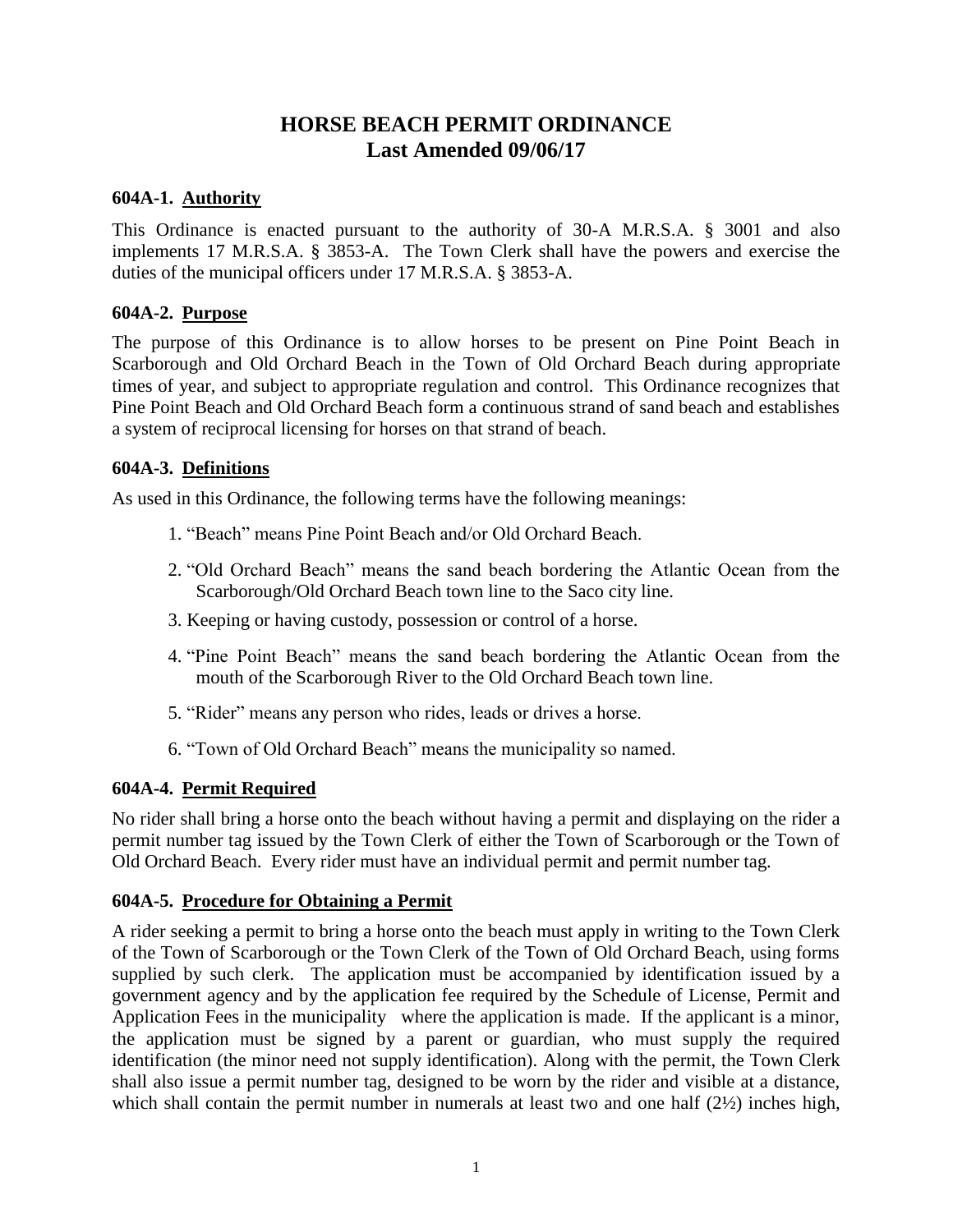the name of the permit holder and the name of the issuing municipality, and may contain such other information concerning the permit as the Clerk deems appropriate. A permit issued by either municipality shall be valid in both municipalities. Permits are valid only between October  $1<sup>st</sup>$  and March  $31<sup>st</sup>$ . All permits, whenever issued, expire on March  $31<sup>st</sup>$ . The Town Clerk who issues the permit may suspend or revoke the permit if the rider violates any provision of this ordinance and may decline to issue a subsequent permit to a rider who has violated any provision of this ordinance.

## **604A-6. Regulation of Horses on the Beach**

- 1. Horses are allowed on the beach only from October 1st<sup>th</sup> through March 31<sup>st</sup>.
- 2. Except for gaining access to and egress from the beach, horses are allowed only in the intertidal zone (between the mean high tide line and the mean low water line).
- 3. Parking of horse trailers is limited to Hurd Park in the Town of Scarborough and the Milliken Street Municipal Parking Lot in the Town of Old Orchard Beach.
- 4. Any rider or owner who allows a horse to be present on the beach must remove and dispose of animal waste as required by Section 604-9 of the Town of Scarborough Animal Control Ordinance. Violation of Section 604-9 constitutes a violation of this Ordinance. Effective October 1, 2018, the owner, operator or drive of horses, or horse-drawn carriages operating on the beach shall be required to attach a containment device to the rear of each and every horse so operated, to be maintained and emptied so that manure is completely contained therein, cannot and does not fall upon any surface while operating under the Permit provided for herein, and is carried away for proper disposal. [amended 09/06/17][amended 11/01/17]

## **604A-7. Violation/Penalties**

Any person who violates this Ordinance within the Town of Scarborough shall be subject to civil penalties for each violation as follows:

First violation: not less than \$50.00 and not more than \$100.00, plus costs. Second violation: not less than \$100.00 and not more than \$250.00, plus costs. Third and subsequent violations: not less than \$250.00 and not more than \$500.00, plus costs.

A person issued a civil violation citation for violating this Ordinance may elect to pay the minimum penalty specified above for each violation alleged in the citation, in lieu of appearing in court to answer the citation. Such payment must be received at the Office of the Scarborough Town Clerk in the amount specified in the citation prior to the court appearance date specified in the citation. Upon receipt of such payment by the Clerk, the Town shall cause the citation to be dismissed. However, the violations alleged in the citation shall be deemed admitted for purposes of assessing any future penalties under this section.

If a horse is present on the beach in violation of this Ordinance and the rider is not the owner, the owner shall be jointly and severally liable with the rider for civil penalties.

## **604A-8. Enforcement**